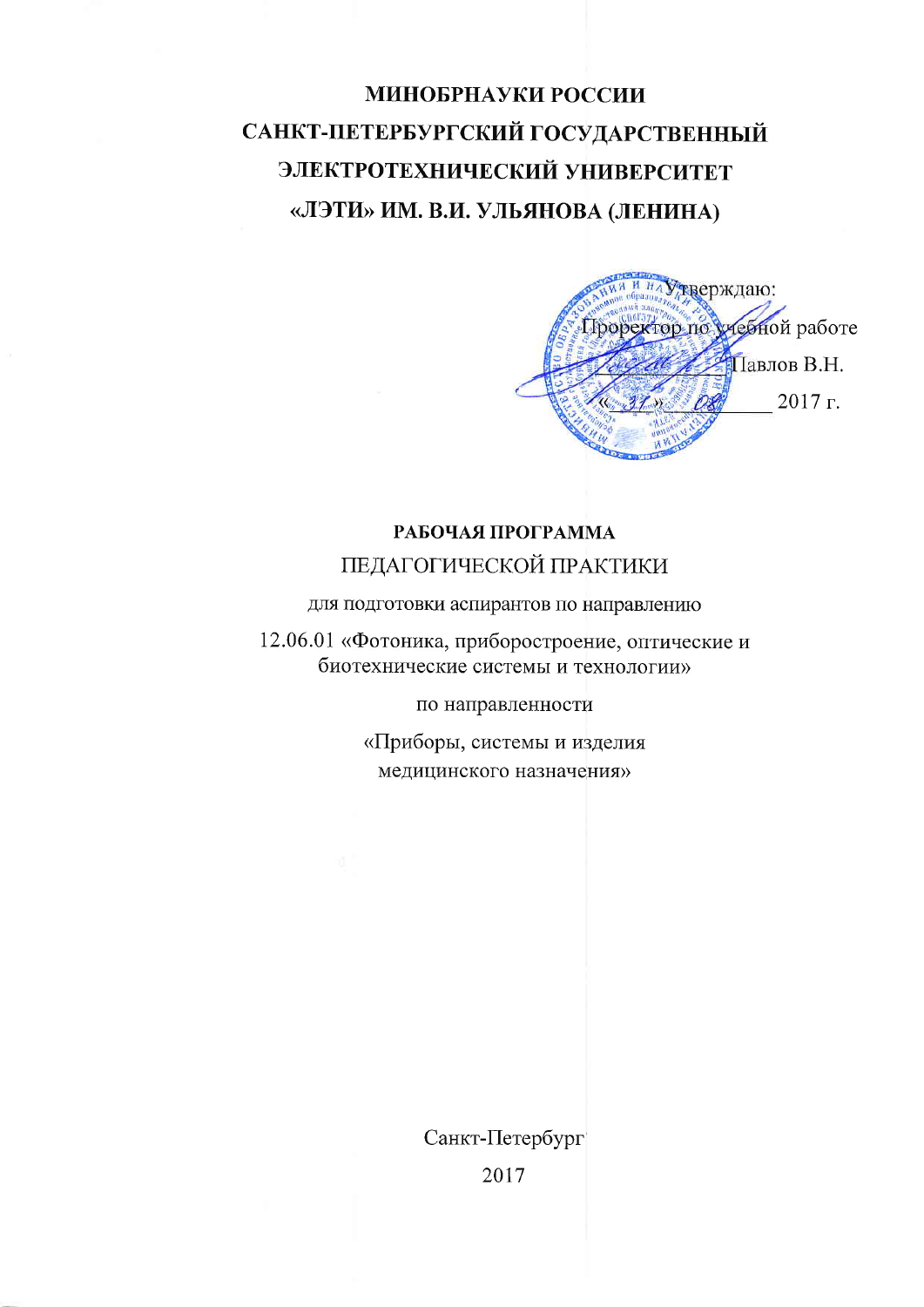#### СТРУКТУРА ПРАКТИКИ

| №№ учебных планов:                     | 7912170, 7912173 |
|----------------------------------------|------------------|
| Обеспечивающий факультет:              | ФИБС             |
| Обеспечивающая кафедра:                | <b>FLC</b>       |
| Общая трудоемкость (ЗЕТ)               | 9                |
| Год обучения                           | $\overline{2}$   |
| Семестр                                | $\overline{4}$   |
| Виды занятий                           |                  |
| Самостоятельная работа (академ. часов) | 324              |
| Всего (академ. часов)                  | 324              |
| Вид промежуточной аттестации           |                  |

| Дифференцированный зачет (семестр) |  |
|------------------------------------|--|
|                                    |  |

Рабочая программа практики рассмотрена и одобрена на заседании кафедры БТС 25.05.2017, протокол № 4.

программа практики рассмотрена и Рабочая одобрена учебнометодической комиссией факультета ИБС 31.08.2017, протокол № 1.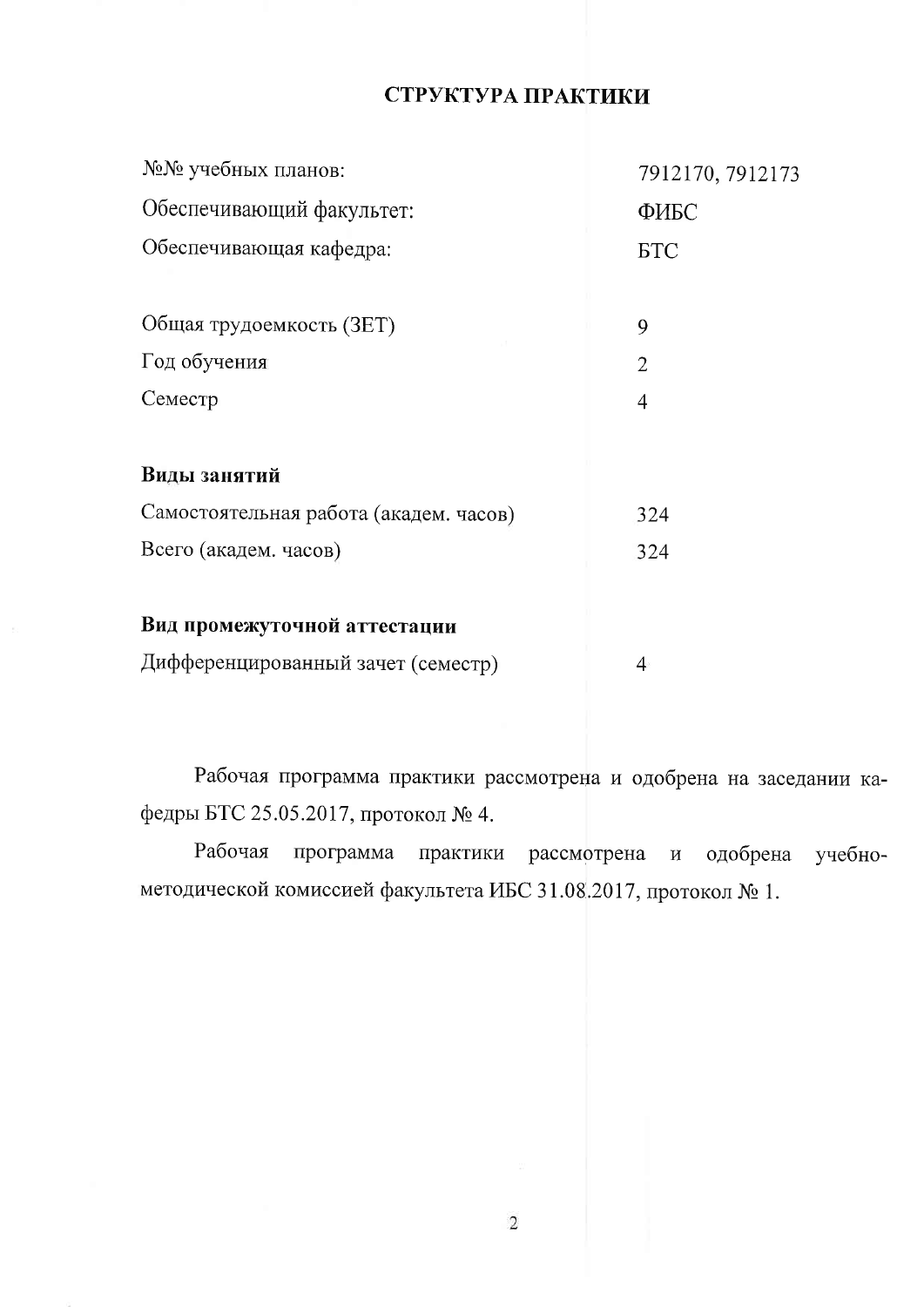## **АННОТАЦИЯ** «ПЕДАГОГИЧЕСКАЯ ПРАКТИКА»

Педагогическая практика предназначена для освоения основных педагогических функций преподавателя современного образовательного учреждения (средних специальных и высших учебных заведений, учреждений дополнительного профессионального образования), ее целью является подготовка аспирантов к профессионально-педагогической деятельности в образовательном учреждении.

## **SUMMARY** «PEDAGOGICAL PRACTICE»

Pedagogical practice is designed to master the basic pedagogical functions of the teacher of a modern educational institution (secondary and higher educational institutions, institutions of additional vocational education), its goal is to prepare graduate students for professional and pedagogical activities in an educational institution.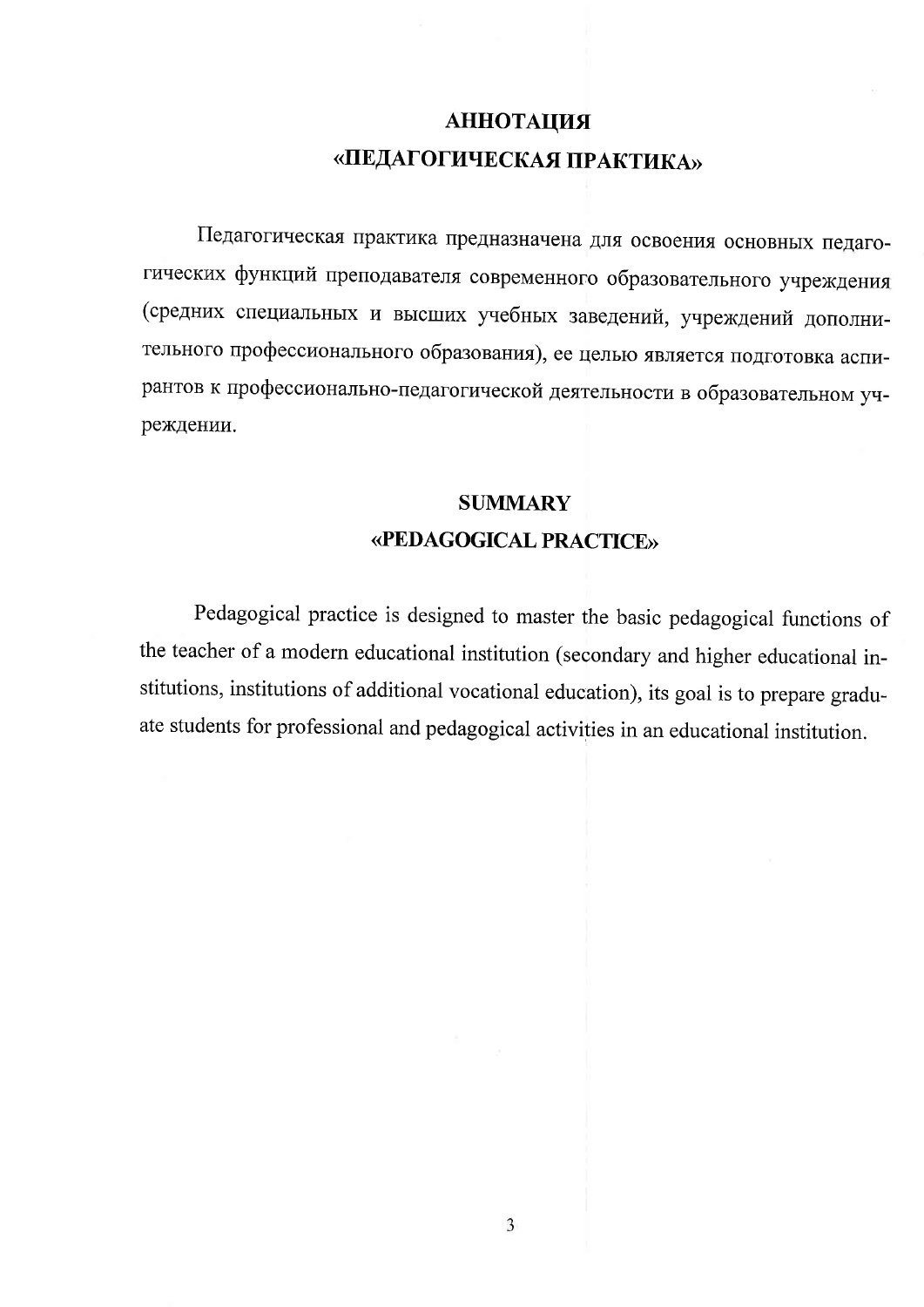## ЦЕЛИ И ЗАДАЧИ ПРАКТИКИ

1. Освоение знаний по соответствующей направлению подготовки отрасли науки и методике преподавания в высшей школе.

2. Формирование умений и навыков разработки учебно-методического сопровождения дисциплины.

3. Освоение современных образовательных технологий и средств оценивания качества профессиональной подготовки аспирантов.

Перечень компетенций, в формировании которых участвует практика, приведен в матрице компетенций, прилагаемой к ОПОП.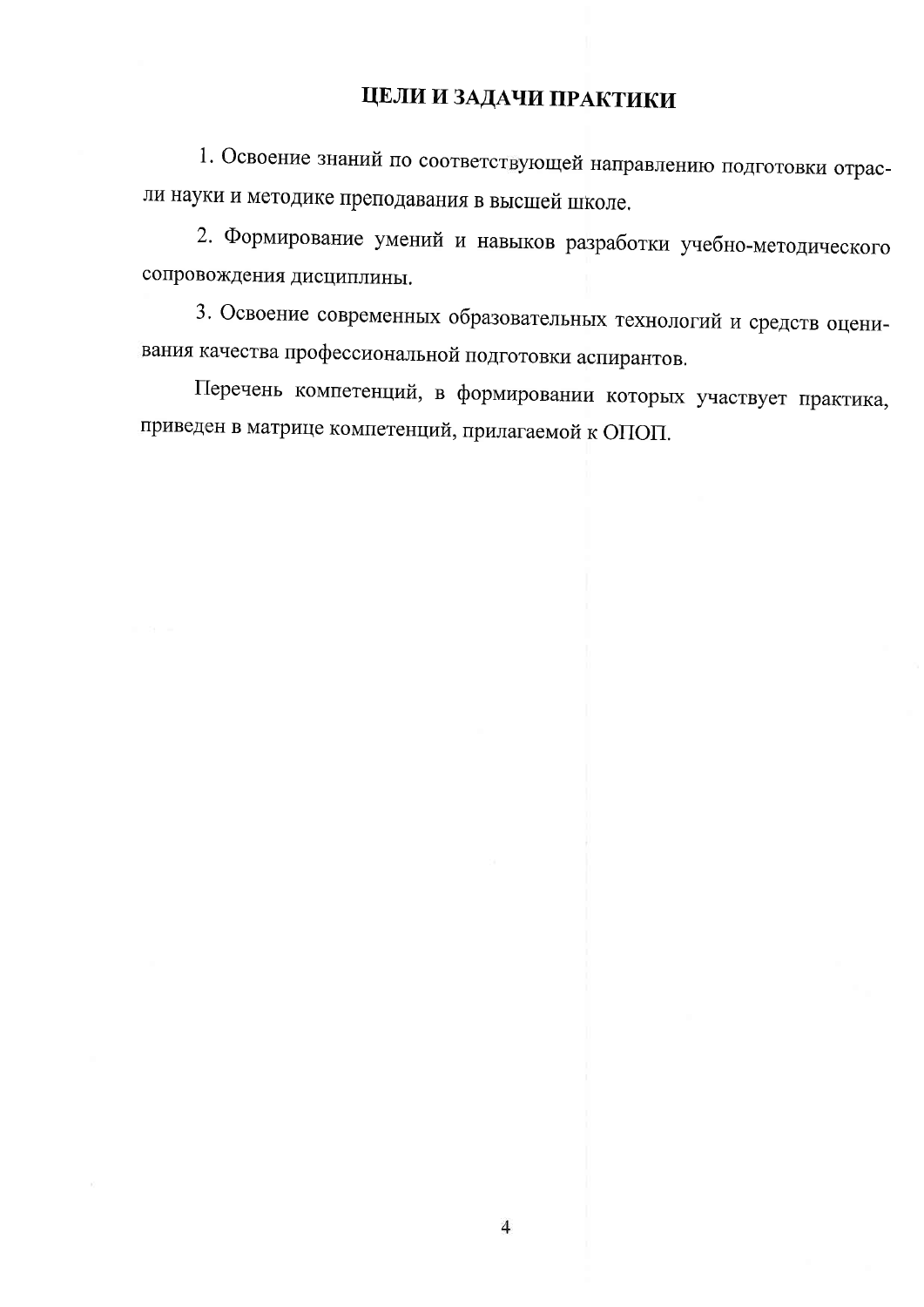## МЕСТО ПРАКТИКИ В СТРУКТУРЕ ОПОП

Педагогическая практика проводится с использованием знаний и навыков, полученных на основе ранее освоенных дисциплин учебного плана:

1. «Педагогика высшего образования»;

2. «Математическое моделирование биологических процессов и систем», и обеспечивает изучение последующих дисциплин:

1. «Приборы, системы и изделия медицинского назначения»,

а также имеет целью подготовку аспирантов к профессиональнопедагогической деятельности в образовательном учреждении.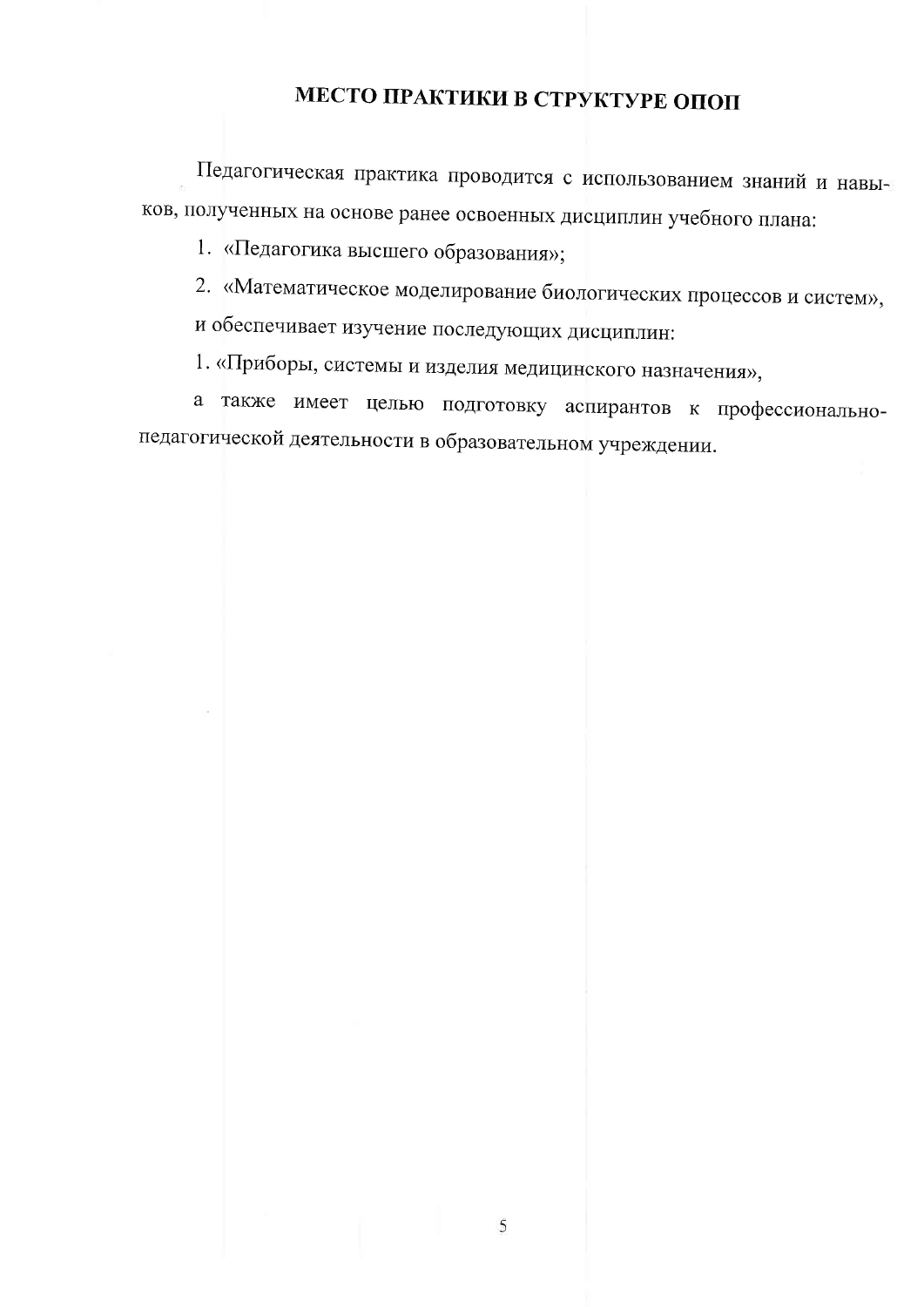#### СОДЕРЖАНИЕ ПРАКТИКИ

Практика является обязательным разделом основной образовательной программы аспирантуры и представляет собой вид занятий, непосредственно ориентированных на профессионально-практическую подготовку обучающихcя.

Практика проводится на выпускающих кафедрах и в других учебнонаучных подразделениях вуза. В подразделениях, где проходит практика, выделяются рабочие места для выполнения индивидуальных заданий по программе практики.

Содержание практики определяется выпускающими кафедрами на основе ФГОС ВО с учетом интересов и возможностей кафедр, на которых она проводится.

Конкретное содержание работы аспиранта, объем и формы работы со студентами в период практики отражается в индивидуальном задании на практику.

Педагогическая практика может включать в себя ознакомление с организацией на кафедре научной, методической и воспитательной работы (планы, нормативные документы, регламентирующие педагогический процесс), выполнение учебно-методических заданий, согласованных с руководителем практики, посещение и анализ учебных занятий, проводимых преподавателями кафедры, разработка и проведение занятий со студентами, подготовка отчетной документации.

Сроки и продолжительность проведения практики устанавливаются в соответствии с учебными планами и годовым календарным учебным графиком. В период практики аспиранты подчиняются всем правилам внутреннего распорядка и техники безопасности, установленным в подразделении.

6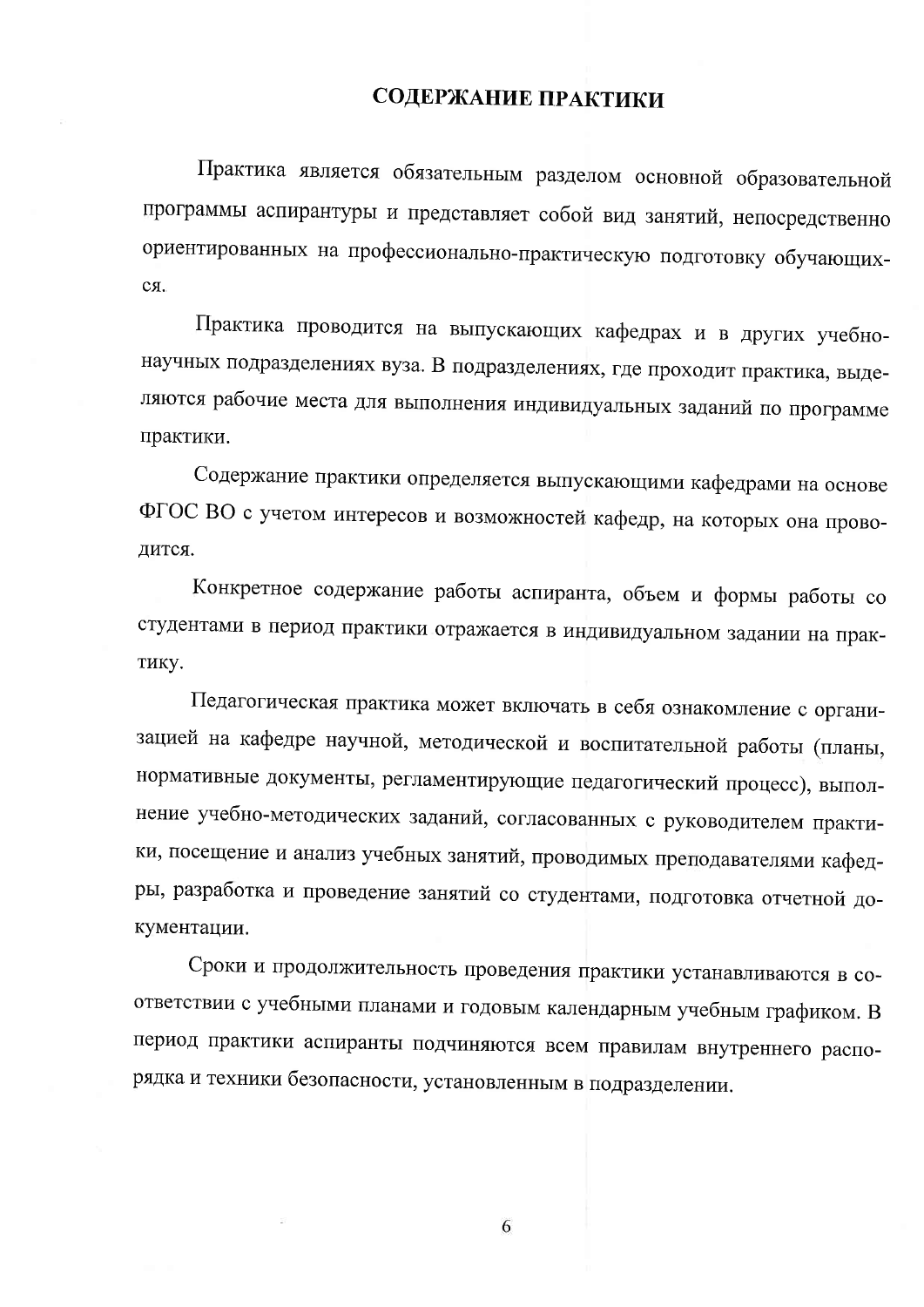## ФОРМА ОТЧЕТНОСТИ ПО ПРАКТИКЕ

Формой отчетности по практике является письменный отчет.

Письменный отчет в соответствии с утвержденным в СПбГЭТУ шаблоном подготавливается аспирантом к окончанию практики. В отчет должны быть включены результаты выполнения индивидуального задания с описанием используемых методических решений, анализом опыта полученной преподавательской деятельности.

Аттестация проводится руководителем практики на основании отчета.

По итогам аттестации выставляется оценка по пятибалльной шкале (дифференцированный зачет).

После проведения аттестации копия отчета в электронном виде (скан в формате \*.pdf) представляется в отдел докторантуры и аспирантуры. Сам отчет хранится на выпускающей кафедре.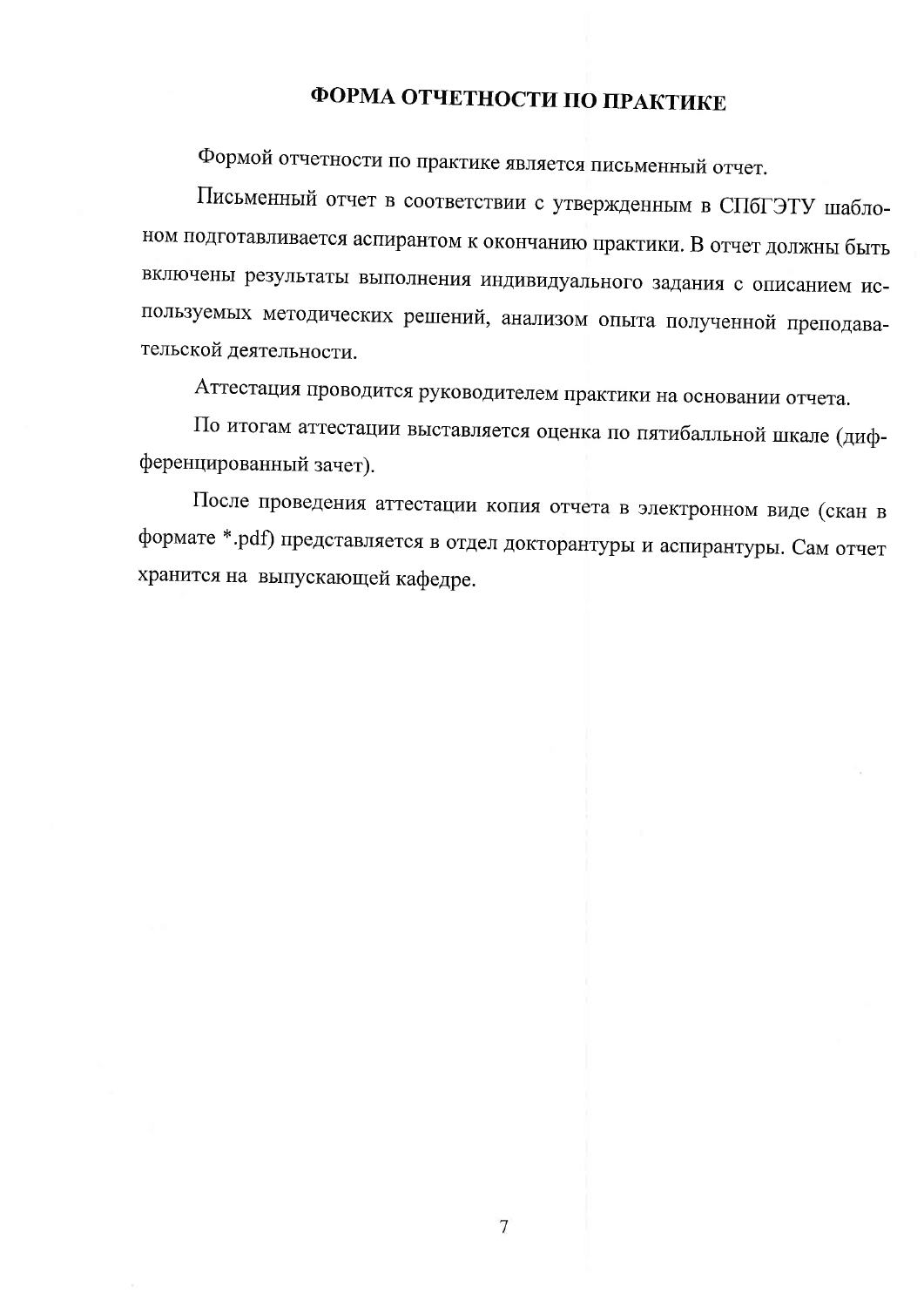# УЧЕБНО-МЕТОДИЧЕСКОЕ ОБЕСПЕЧЕНИЕ ПРАКТИКИ

# Перечень основной и дополнительной учебной литературы,

# необходимой для прохождения практики

| No                        | Название,<br>библиографическое описание                                                                                                                                                                                      | Семестр | К-во экз.<br>в библ.<br>(на каф.) |  |  |  |  |
|---------------------------|------------------------------------------------------------------------------------------------------------------------------------------------------------------------------------------------------------------------------|---------|-----------------------------------|--|--|--|--|
|                           | Основная литература                                                                                                                                                                                                          |         |                                   |  |  |  |  |
| 1                         | Актуальные проблемы современной педагогики<br>В.С.Бушуев, Н.В.Крылова; Санкт-Петербургский<br>государственный электротехнический университет<br> им. В.И. Ульянова (Ленина) "ЛЭТИ". - СПб. : Изд-<br>во СПбГЭТУ "ЛЭТИ", 2002 | 4       | 157                               |  |  |  |  |
| 2                         | Пахарьков Г.Н. Биомедицинская<br>инженерия:<br>проблемы и перспективы. Учеб. пособие. - СПб.:<br>Политехника, 2011. - 231 с.                                                                                                 | 4       | 36(41)                            |  |  |  |  |
| 3                         | Е.П. Попечителев Человек в биотехнической систе-<br>ме. Учебное пособие. Старый Оскол: ТНТ, 2016,<br>350 c.                                                                                                                  |         | 2006 г. 79(2),<br>$2016$ r. 7 (2) |  |  |  |  |
| Дополнительная литература |                                                                                                                                                                                                                              |         |                                   |  |  |  |  |
| $\mathbf{1}$              | Психология и педагогика в партийной пропаганде:<br>монография / Б. Ц. Бадмаев. - Изд. 3-е, доп. и<br>перераб. - М. : Политиздат, 1985                                                                                        |         |                                   |  |  |  |  |
| 2                         | Педагогика и психология в<br>практике партийной работы / Цалобанов. - Л.:<br>Лениздат, 1984. - 222, [2] с.                                                                                                                   |         |                                   |  |  |  |  |
|                           |                                                                                                                                                                                                                              |         | 21.06.17                          |  |  |  |  |

Зав. отделом учебной литературы

pucy

Т.В. Киселева

# Перечень ресурсов информационно-телекоммуникационной сети

## «Интернет», используемых при прохождении практики

| $N_2$ | Электронный адрес                                                                                                                                                                                                                                                                            |
|-------|----------------------------------------------------------------------------------------------------------------------------------------------------------------------------------------------------------------------------------------------------------------------------------------------|
|       | $\frac{\text{http://libgost.ru/gost/25-GOST} 7 32 2001.html}{\text{http://libgost.ru/gost/25-GOST} 7 32 2001.html}$<br>ГОСТ 7.32-2001 Система стандартов по информации, библиотечному и<br>издательскому делу. Отчет о научно-исследовательской работе. Структу-<br>ра и правила оформления. |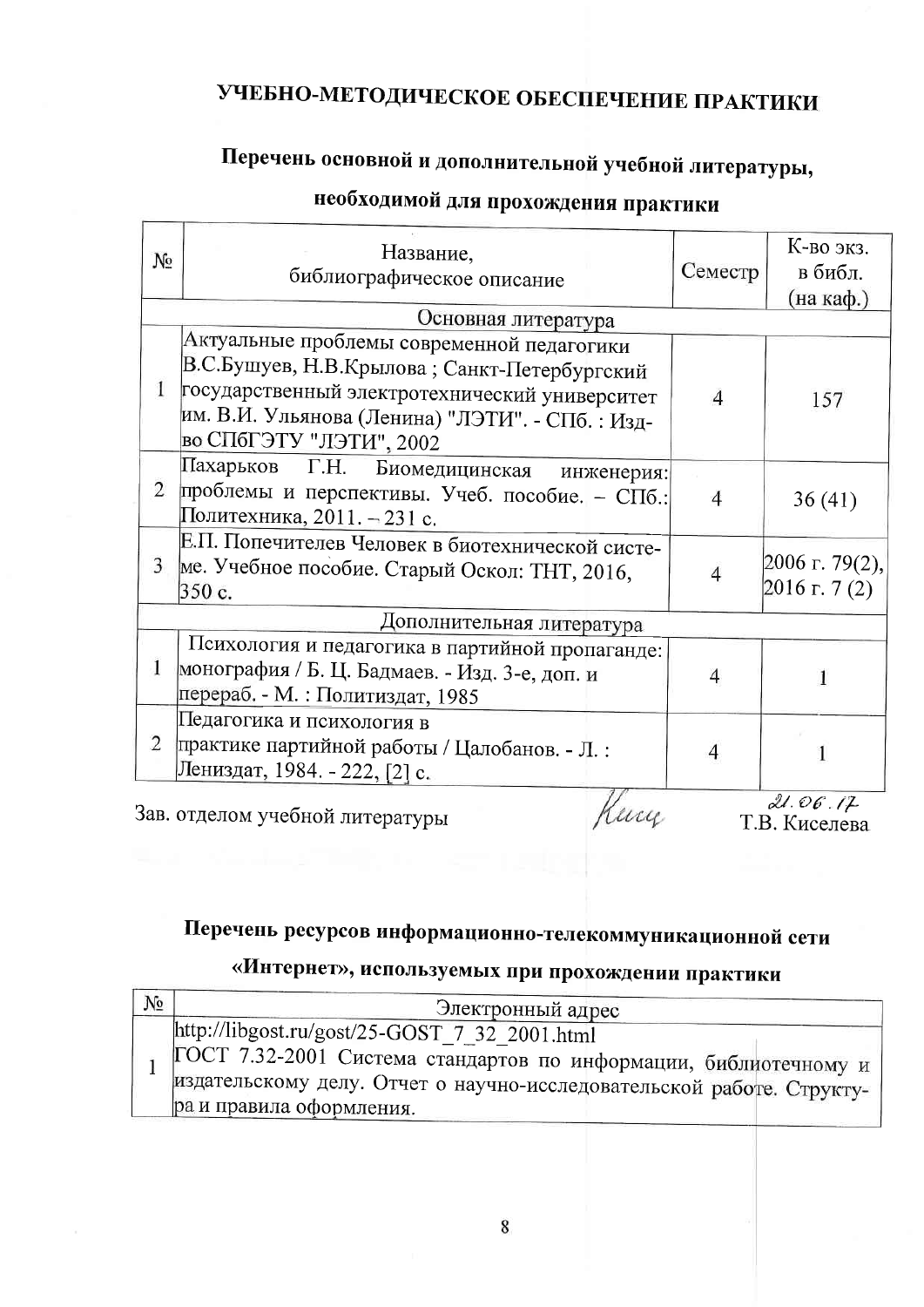Информационные технологии (операционные системы, программное обеспечение общего и специализированного назначения, а также информационные справочные системы) и материально-техническая база, используемые при прохождении практики, соответствуют требованиям федерального государственного образовательного стандарта высшего образования.

Описание информационных технологий и материально-технической базы приводится в отчете по практике.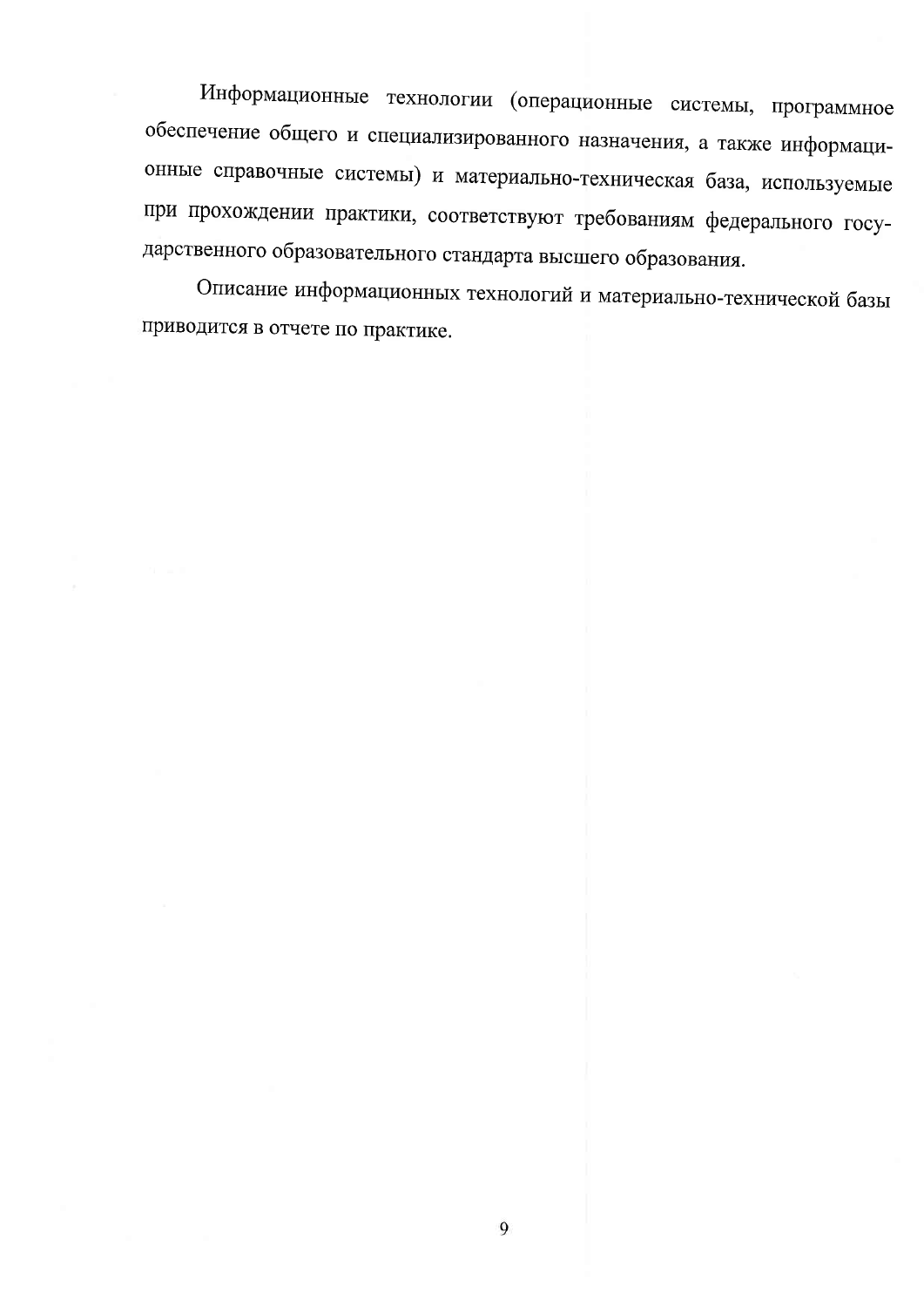## ЛИСТ СОГЛАСОВАНИЯ

#### Разработчик

д.т.н., проф.

#### Рецензент

д.т.н., проф.

#### Зав. каф. БТС

д.т.н., проф.

#### Декан ФИБС

д.т.н., проф.

#### Согласовано

#### Председатель УМК ФИБС

к.т.н., доцент

Согласовано

#### Начальник МО

д.т.н., проф.

# Зав. отделом докторантуры и аспирантуры fysed

к.ф.-м.н.

#### Немирко А.П.



Аббакумов К.Е.

## Юлдашев З.М.

Боронахин А.М.

Буканин В.А.

Грязнов А.Ю.

Кучерова О.В.

10